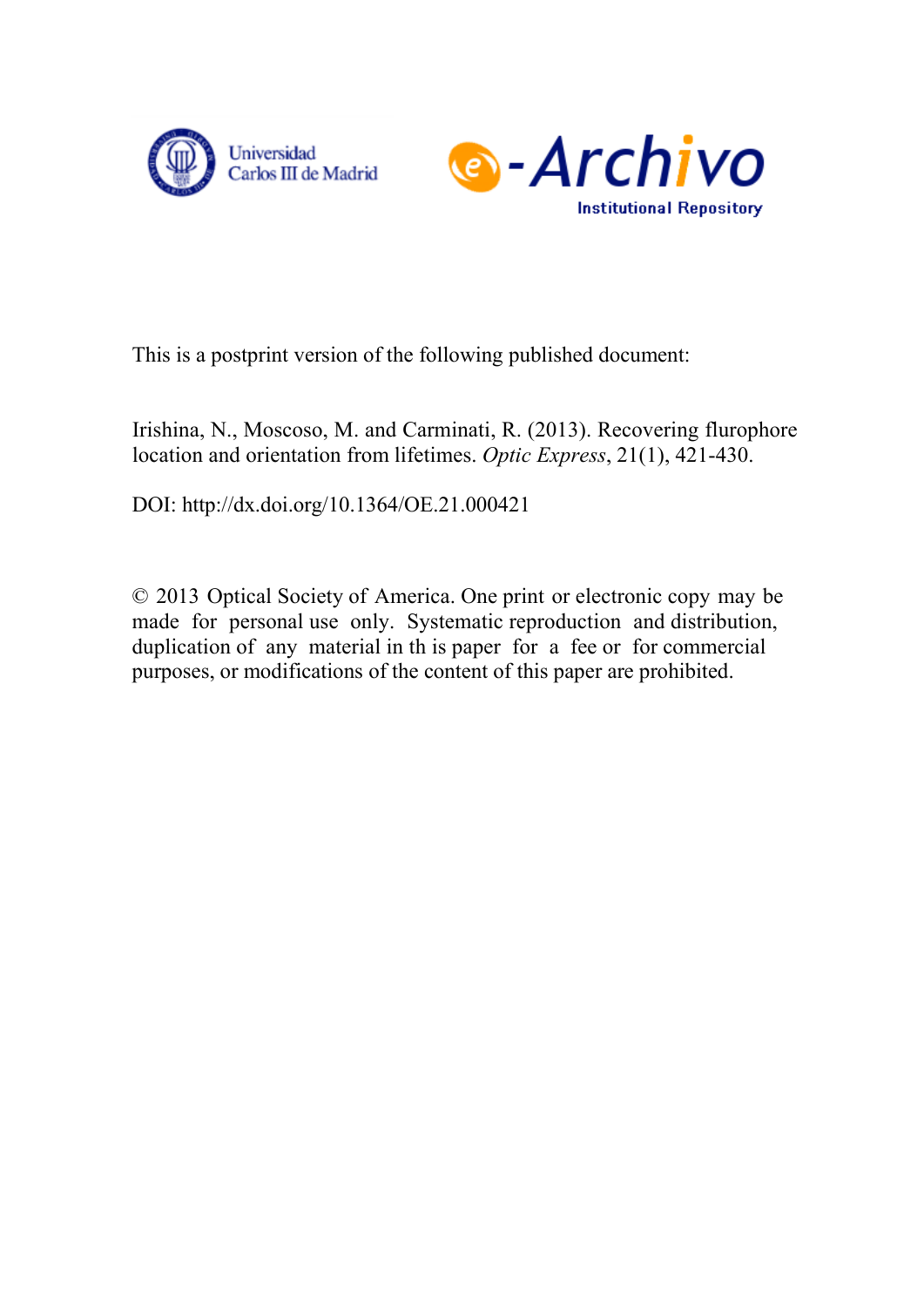# **Recovering flurophore location and orientation from lifetimes**

**N. Irishina,**1,<sup>∗</sup> **M. Moscoso**<sup>1</sup> **and R. Carminati**<sup>2</sup>

<sup>1</sup>*Instituto Gregorio Millan, Universidad Carlos III de Madrid, Avenida de la Universidad 30, ´ 28911 Leganes, Spain ´* <sup>2</sup>*Institut Langevin, ESPCI ParisTech, CNRS, 1 rue Jussieu, 75238 Paris Cedex 05, France* ∗*nirishin@math.uc3m.es*

**Abstract:** In this paper, we study the possibility of using lifetime data to estimate the position and orientation of a fluorescen dipole source within a disordered medium. The vector Foldy-Lax equations are employed to calculate the interaction between the fluorescen source and the scatterers that are modeled as point-scatterers. The numerical experiments demonstrate that if good prior knowledge about the positions of the scatterers is available, the position and orientation of the dipole source can be retrieved from its lifetime data with precision. If there is uncertainty about the positions of the scatterers, the dipole source position can be estimated within the same level of uncertainty.

Inverse cattering; Fluorescence.

#### **References and links**

- 1. See K. Suhling, P.W. French and D. Philipps, "Time-resolved fluorescenc microscopy," Photochem. Photobiol. Sci. **4**, 13–22 (2005) and references therein.
- 2. K. Drexhage, "Influenc of a dielectric interface on fluorescenc decay time," J. Lumin. **1**, 693-701 (1970).
- 3. R.R. Chance, A. Prock and R. Silbey, "Molecular fluorescenc and energy transfer near interfaces," Adv. Chem. Phys. **37**, 1–65 (1978).
- 4. J.P. Hoogenboom, G. Sanchez-Mosteiro, G. Colas des Francs, D. Heinis, G. Legay, A. Dereux and N.F. van Hulst, "The single molecule probe: nanoscale vectorial mapping of photonic mode density in a metal nanocavity," Nano Lett. **9**, 1189–1195 (2009).
- 5. M. Frimmer, Y. Chen and A.F. Koenderink, "Scanning emitter lifetime imaging microscopy for spontaneous emission control," Phys. Rev. Lett. **107**, 123602 (2011).
- 6. E.A. Donley and T. Plakhotnik, "Luminescence lifetimes of single molecules in disordered media," J. Chem. Phys. **114**, 9993–9997 (2001).
- 7. R.A.L. Vallee, N. Tomczak, L. Kuipers, G.J. Vancso and N.F. van Hulst, "Single molecule lifetime fluctuation ´ reveal segmental dynamics in polymers,"Phys. Rev. Lett. **91**, 038301 (2003).
- 8. L.S. Froufe-Pérez, R. Carminati and J.J. Sáenz, "Fluorescence decay rate statistics of a single molecule in a disordered cluster of nanoparticles," Phys. Rev. A **76**, 013835 (2007).
- 9. M. D. Birowosuto, S. E. Skipetrov, W. L. Vos and A. P. Mosk, "Observation of spatial fluctuation of the local density of states in random media," Phys. Rev. Lett. **105**, 013904 (2010).
- 10. V. Krachmalnicoff, E. Castanie, Y. De Wilde and R. Carminati, "Fluctuations of the local density of states probe ´ localized surface plasmons on disordered metal films " Phys. Rev. Lett. **105**, 183901 (2010).
- 11. R. Sapienza, P. Bondareff. R. Pierrat, B. Habert, R. Carminati and N. F. van Hulst, "Long-Tail statistics of the Purcell factor in disordered media driven by near-fiel interactions," Phys. Rev. Lett. **106**, 163902 (2011).
- 12. A. Caze, R. Pierrat and R. Carminati, "Near-fiel interactions and nonuniversality in speckle patterns produced ´ by a point source in a disordered medium," Phys. Rev. A **82**, 043823 (2010).
- 13. L.S. Froufe-Perez and R. Carminati, "Lifetime fluctuation of a single emitter in a disordered nanoscopic system: ´ The influenc of the transition dipole orientation," Phys. Stat. Sol. (a) **205**, 1258–1265 (2008).
- 14. G. Derveaux, G. Papanicolaou and C. Tsogka, "Resolution and denoising in near-fiel imaging," Inverse Problems **22**, 1437-1456 (2006).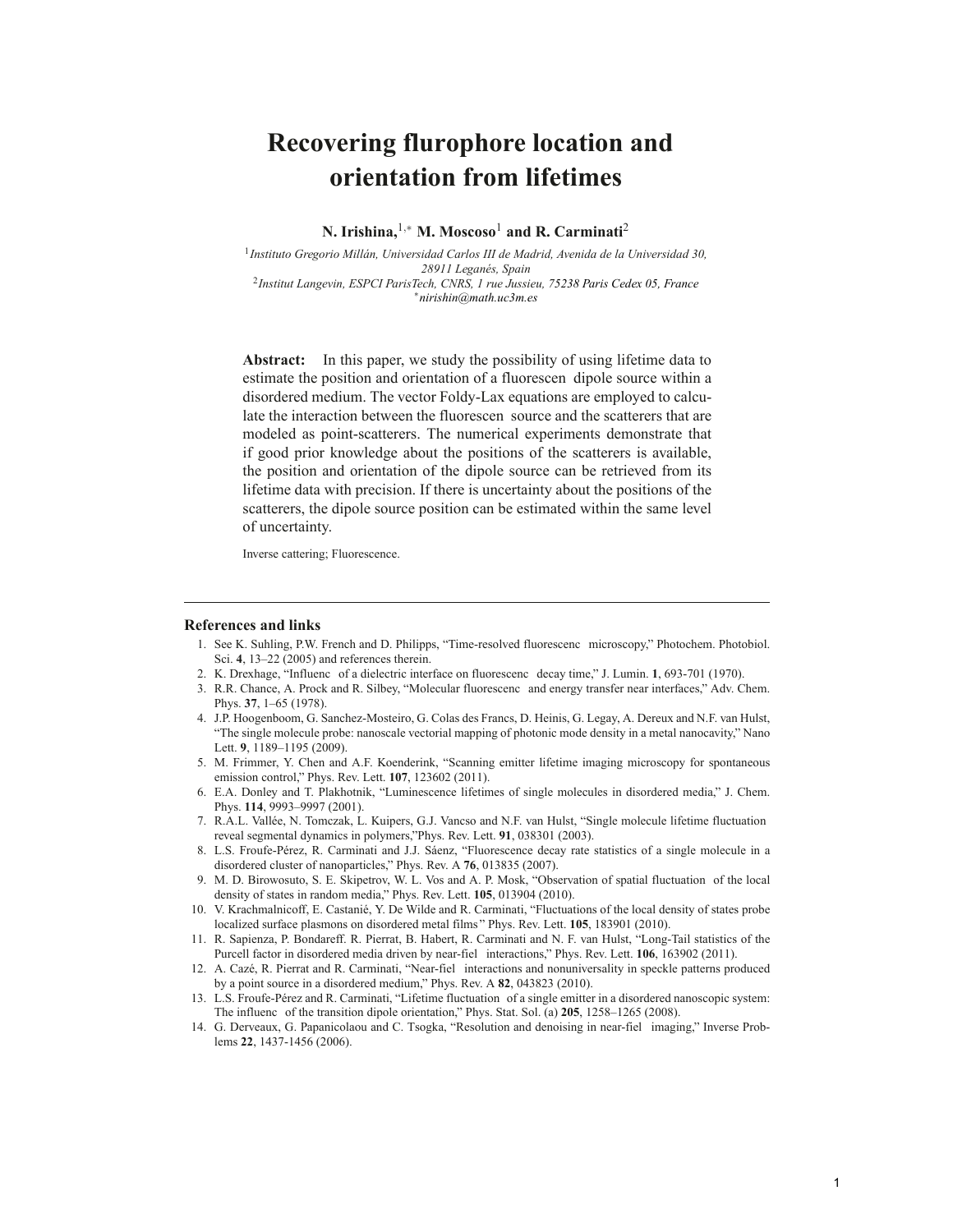- 15. A. Chai, M. Moscoso, and G. Papanicolaou, "Array imaging using intensity-only measurements," Inverse Problems **27** , 015005 (2011).
- 16. N. Irishina, M.Moscoso and R. Carminati, "Source location from fluorescenc lifetime in disordered media," Optics Letters, **37,** 951–953 (2012).
- 17. J.M. Wylie and J.E. Sipe, "Quantum electrodynamics near an interface," Phys. Rev. A **30**, 1185–1193 (1984).
- 18. L.L. Foldy, "The multiple scattering of waves," Phys. Rev. **67**, 107–119 (1945).
- 19. M. Lax, "Multiple scattering of waves," Rev. Mod. Phys. **23**, 287–310 (1951).
- 20. S. Koc and W. C. Chew, "Calculation of acoustical scattering from a cluster of scatterers," J. Acoust. Soc. Am. **103**, 721–734 (1998).
- 21. P. de Vries, D.V. van Coevordden and A. Lagendijk, "Point scatterers for classical waves," Rev. Mod. Phys. **70**, 447–466 (1998).
- 22. A. Ruszczynski, *Nonlinear Optimization* (Princeton University Press, Princeton, 2006).
- 23. E. R. Hansen, *Global Optimization using Interval Analysis* (Marcel Dekker, New York, 1992).
- 24. R. Horst, P. M. Pardalos, and N. V. Thoai, eds., *Introduction to Global Optimization* (Kluwer Academic, 2nd ed., 2000).

#### **1. Introduction**

The excited-state lifetime of a fluorescen emitter is a sensitive probe of its chemical and electromagnetic environment. In biology, this property has led to the development of sensitive imaging techniques [1]. In nanophotonics, the change in the lifetime of emitters close to metallic surfaces has been demonstrated long ago [2], and explained in terms of classical electromagnetic interaction between a dipole source and its reflectio by the surface [3]. Lifetime changes of emitters have been used for mapping the local density of optical states (LDOS) in the near fiel of cavities or nano-antennas [4,5]. In disordered scattering media, the fluorescenc lifetime exhibits fluctuation due to changes of the local environment [6–11]. It has been demonstrated that even in a multiple scattering regime the amplitude of the fluctuation is sensitive to near-fiel interactions between the emitter and the nearby scatterers, thus providing a way to get structural information at subwavelength scale in complex media [11, 12]. The lifetime fluctuation are also influence by the orientation of the transition dipole [13], leading to the development of new fluorescenc polarization-based imaging techniques.

Near-fiel imaging techniques for the detection of objects are receiving great attention. It should be emphasized, however, that these techniques suffer from two drawbacks. First, to achieve good resolutions they should include high spatial frequency evanescent components of the waves, and these exponentially small components have to be measured very close to the object. Furthermore, if evanescent components are used, the problem is noise amplificatio that arises from the inversion of evanescent waves since the noisy measurements are multiplied by exponentially increasing functions [14]. Second, in near-fiel imaging the measurements must be phase sensitive which is notoriously difficul in optics. To overcome this problem, new imaging methods from measurements only of the power received at the detectors have been developed [15]. The authors in [15] observed that the power is a linear function of a rank one matrix associated with the unknown source positions and, thus, the reconstruction is formulated as a rank minimization problem.

Alternatively, in this paper we propose a novel strategy based on lifetime data. Lifetime measurements provide a novel, intensity-independent mechanism in imaging with singlemolecule sensitivity. Since the lifetime of a fluorophor in a scattering environment strongly depends on its position and orientation, it should be possible to recover them from the lifetime data, provided that a certain degree of *prior* information is available (in particular the geometry of the environment). The purpose of this work is to study this question on the basis of numerical experiments.

A firs proof of principle has been given recently in the case of the scalar approximation to the problem, showing the feasibility of the source location in a medium consisting of discrete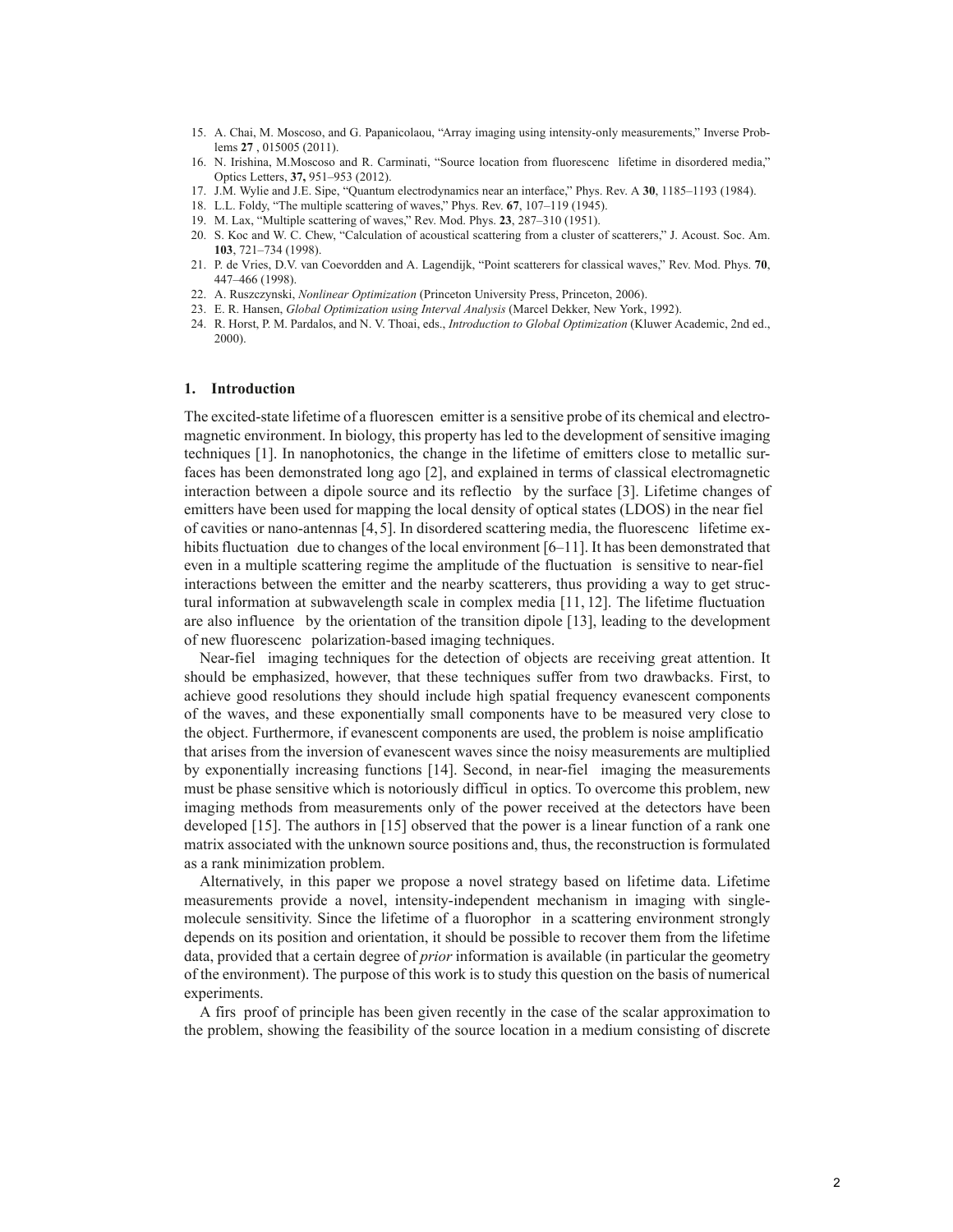point-like scatterers [16]. Here, we address the problem in a much more general context. First, we perform numerical experiments taking into account the polarization of the light field This is a key point since near-fiel interactions strongly depend on the orientation of the dipole source (emitter) with respect to nearby scatterers. Second, we study the robustness of this method by reducing the degree of knowledge on the geometry of the scattering medium. To this end, we introduce some uncertainty on the positions of the scatterers and we quantify the impact on the accuracy of the results.

The paper is organized as follows. In section 2, we introduce the numerical model. In section 3, we present numerical experiments with the reconstructions of the positions and orientations of a dipole source in different environments. We consider different scattering strength regimes and we relax the prior knowledge on the positions of scatterers. Section 4 contains our conclusions.

## **2. Numerical model**

In the weak coupling regime, the relative change in the decay rate  $\Gamma$  of a fluorescen source located at position  $r_0$  due to the interaction with the surrounding medium is given by [17]

$$
\frac{\Gamma(\mathbf{r}_0, \mathbf{u}, \omega) - \Gamma_0}{\Gamma_0} = \frac{2\mu_0 \omega^2 |\mathbf{p}_{eg}|^2}{\hbar \Gamma_0} Im[\mathbf{u} \cdot \mathbf{\hat{G}}_s (\mathbf{r}_0, \mathbf{r}_0, \omega) \mathbf{u}].
$$
 (1)

In Eq. (1),  $\Gamma_0$  is the decay rate in free space,  $\omega$  is the emission frequency,  $\mathbf{p}_{eg}$  is the transition dipole between the excited and ground states,  $\overleftrightarrow{\mathbf{G}}_s$  is the scattered part of the dyadic Green function, and  $\mathbf{u} = \mathbf{p}_{eg}/|\mathbf{p}_{eg}|$  is the normalized dipole direction. From this expression, it is apparent that decay rate data encode the flourophor position through the imaginary part of the scattered fiel  $\mathbf{E}_s(\mathbf{r}_0, \omega) = \mu_0 \omega^2 \mathbf{G}_s(\mathbf{r}_0, \mathbf{r}_0, \omega) \mathbf{p}_{eg}$  at its position.

We consider here that the fluorophor is immersed within a discrete multiple scattering medium that is composed of M scatterers with polarizability  $\alpha(\omega)$  and that are small compared to the wavelength. The scatterers are distributed randomly in the free space an have positions  $\mathbf{r}_i$ ,  $j = 1, \ldots, M$ . Wave propagation and multiple scattering in such a medium can be formulated in terms of the so-called Foldy-Lax equations [18, 19]

$$
\mathbf{E}_s(\mathbf{r}; \mathbf{r}_0, \mathbf{u}, \omega) = k^2 \sum_j \overset{\leftrightarrow}{\mathbf{G}}_0(\mathbf{r}, \mathbf{r}_j, \omega) \alpha(\omega) \mathbf{E}_{exc}(\mathbf{r}_j; \mathbf{r}_0, \mathbf{u}, \omega), \qquad (2)
$$

$$
\mathbf{E}_{exc}(\mathbf{r}_j; \mathbf{r}_0, \mathbf{u}, \omega) = \mathbf{E}_{inc}(\mathbf{r}_j; \mathbf{r}_0, \mathbf{u}, \omega) \n+ k^2 \sum_{m \neq j}^{M} \mathbf{G}_0(\mathbf{r}_j, \mathbf{r}_m, \omega) \alpha(\omega) \mathbf{E}_{exc}(\mathbf{r}_m; \mathbf{r}_0, \mathbf{u}, \omega).
$$
\n(3)

Here,  $\overleftrightarrow{\mathbf{G}}_0$  is the dyadic free space Green function,  $k = \omega/c$  is the wavenumber, and *c* is the speed of light in free space. The summations are extended over the discrete set of scatterers. Eq. (2) gives the scattered fiel  $\mathbf{E}_s(\mathbf{r}; \mathbf{r}_0, \mathbf{u}, \omega)$  at point **r** and frequency  $\omega$  in terms of the exciting field  $\mathbf{E}_{exc}(\mathbf{r}_i; \mathbf{r}_0, \mathbf{u}, \omega)$  at each scatterer position. Both depend on the position  $\mathbf{r}_0$ , dipole direction **u**, and emision frequency <sup>ω</sup> of the fluorophore The self-consistent system of *M* equations (3) gives the exciting field at each scatterer position  $\mathbf{r}_i$ . The exciting fiel  $\mathbf{E}_{exc}(\mathbf{r}_i; \mathbf{r}_0, \mathbf{u}, \omega)$  is equal to the sum of the incident fiel  $\mathbf{E}_{inc}(\mathbf{r}_i; \mathbf{r}_0, \mathbf{u}, \omega)$  at  $\mathbf{r}_i$  (radiated by the fluorophor with dipole direction **u** placed at **r**<sub>0</sub>) and the scattered field at **r**<sub>*j*</sub> due to all scatterers at **r**<sub>*m*</sub>  $\neq$  **r**<sub>*j*</sub>. This system can be written in matrix form and solved numerically by standard techniques if the number of scatterers *M* is not too large. In our experiments, *M* is small  $(M = 20)$  and we solve the linear system of equations (3) with a standard LU factorization technique. For *M* large, Eqs. (3) can be solved efficientl using, for example, the Fast Multipole Method [20].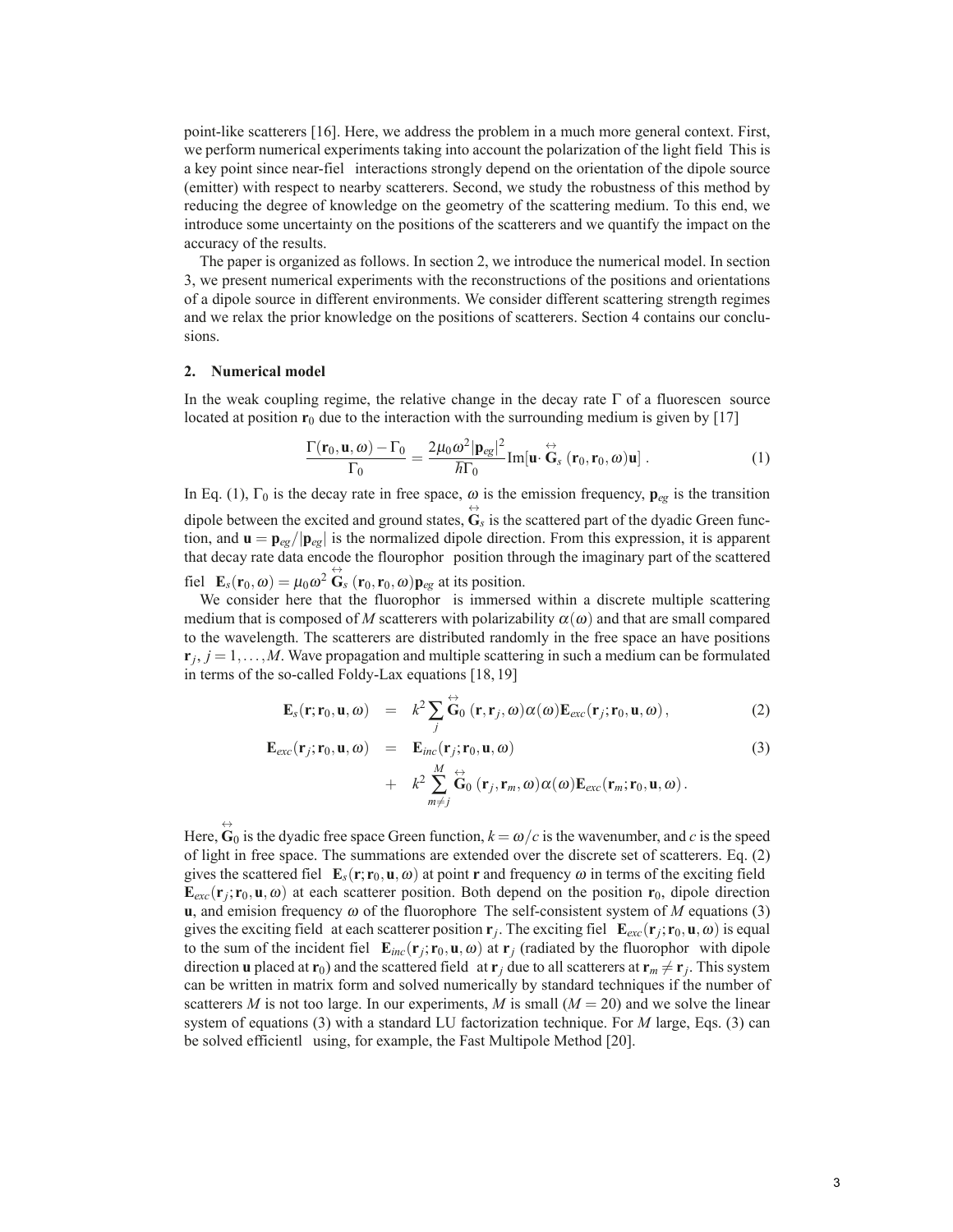In the numerical experiments shown in the next section we will consider a 2*D* configuration The scatterers lie in the *xy* plane, and the dipole moment of the fluorophor is parallel to this

plane (p polarization). In this case, the free-space dyadic Green function is given by  
\n
$$
\overleftrightarrow{\mathbf{G}}_0 (\mathbf{r} - \mathbf{r}^*, \omega) = \frac{i}{4} (\overrightarrow{\mathbf{I}} - \hat{\mathbf{r}} \otimes \hat{\mathbf{r}}) H_0^{(1)}(k_0 R) + \frac{i}{4} \left\{ \left( 2\hat{\mathbf{r}} \otimes \hat{\mathbf{r}} - \overrightarrow{\mathbf{I}} \right) \frac{H_1^{(1)}(k_0 R)}{k_0 R} \right\}.
$$
\n(4)

**Here,**  $R = ||\mathbf{r} - \mathbf{r}'||$ ,  $\hat{\mathbf{r}} = \frac{\mathbf{r} - \mathbf{r}'}{||\mathbf{r} - \mathbf{r}'||}$ ,  $\hat{\mathbf{r}} \otimes \hat{\mathbf{r}}$  is the tensor product of  $\hat{\mathbf{r}}$  with itself,  $\hat{\mathbf{l}}$  is the unit tensor, and  $H_i^{(1)}$  are the Hankel functions of the firs type and order  $i = 0, 1$ . The scatterers are described by the resonant polarizability

$$
\alpha(\omega) = -(4\gamma/k^2)\frac{1}{\omega - \omega_0 + i\gamma/2},\qquad(5)
$$

where  $\omega_0$  is the resonance frequency and  $\gamma$  is the linewidth. This form of the polarizability describes a lossless scatterer, and includes self interaction. This is the reason why only the exciting fiel on each scatterer is involved in Eq. (3). Including self-interaction (radiation reaction) is also a requirement for energy conservation, or equivalently the optical theorem [21]. We note that multiple scattering regimes with different strengths can be explored by adjusting the detuning frequency  $\delta = \omega - \omega_0$ , with  $\delta \ll \omega_0$ . As a measure of the scattering strength, we use  $(kl_s)^{-1}$ , where  $\ell_s = 1/[\rho \sigma_s(\omega)]$  is the scattering mean free path. In this last expression,  $\rho$  denotes the density of scatterers and  $\sigma_s(\omega)=(k^3/8)|\alpha(\omega)|^2$  denotes the scattering cross section. In our experiments,  $\omega_0 = 2 \cdot 10^6$  GHz ( $\lambda_0 = 0.94 \,\mu$ m) and  $\gamma = 5$  GHz. In order to study scattering regimes with different strengths, we select appropriate ranges of frequencies. For frequencies  $\omega$  in the range  $(\delta_1, \delta_2)=(1 \text{ GHz}, 2 \text{ GHz})$ ,  $(kl_s)^{-1}$  varies from 0.23 to 0.18. These are frequencies close to the resonance frequency  $\omega_0$ . For frequencies in the range  $(\delta_1, \delta_2)=(3 \text{ GHz}, 5 \text{ GHz}), (kl_s)^{-1}$  decreases and varies from 0.11 to 0.09. For frequencies in the range  $(\delta_1, \delta_2)$  = (10GHz, 12GHz),  $(kl_s)^{-1}$  decreases even more and varies from 0.02 to 0.01.

## **3. Numerical experiments**

The lifetime of a fluorophor in a disordered medium strongly depends on its position and orientation with respect to the scatterers  $[6, 8, 13]$ . To illustrate this phenomenon, we have carried out a set of numerical experiments for the same configuratio of scatterers but different fluorophor positions and orientations. The top row in Fig. 1 shows with dots the positions of the scatterers, and with a star the position of the fluorophore The fluorophore s orientations are indicated with arrows.

To compute the decay rate of a dipole source we have introduced the orientation parameter <sup>θ</sup> that define the angle between the dipole direction **u** and the *x*-axis, that is, cos(θ) = **u** · *x*ˆ. For a fluorophor placed at  $\mathbf{r}_0 = (x, y)$  with orientation parameter  $\theta$ , we have solved the  $M \times M$ linear system (3) for the exciting fields and we have computed the scattered fiel at  $\mathbf{r}_0$  using Eq. (2). M=20 in all the numerical experiments shown in the paper. The fluorescen decay rates  $d(\omega) = \Gamma(\mathbf{r}_0, \theta, \omega)$  at different frequencies  $\omega$  are then computed using Eq. (1). The results are shown in the bottom row of Fig. 1. The decay rate strongly depends on the frequency  $\omega$  because the interaction between the fluorophor and the environment is very sensitive to the frequency. This figur motivates the idea of recovering the fluorophore s position  $\mathbf{r}_0$  and its orientation  $\theta$ from the knowledge of the decay rate at different frequencies. In the next numerical experiments we show that this can, in fact, be accomplished easily.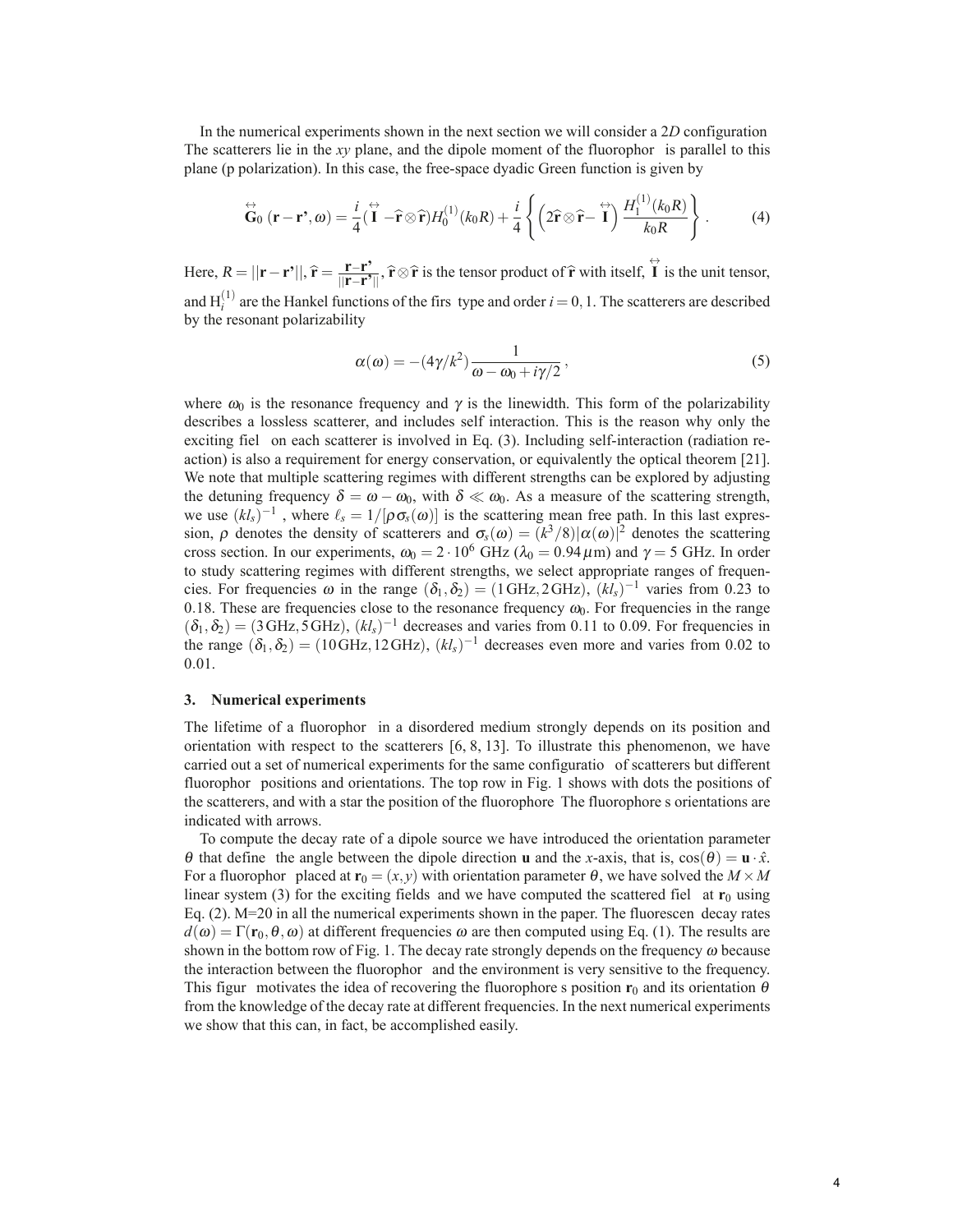

Fig. 1. Top row: Different fluorophor positions and orientations  $(\mathbf{r}_0, \theta)$  within the same realization of a disordered medium. The fluorophore s orientations are indicated with an arrow. Bottom row: Frequency dependence of the decay rates  $\Gamma(\mathbf{r}_0,\theta,\omega)$  of the fluorophore shown in the top row.

Mathematically, we formulate the problem as that of findin the position vector  $\mathbf{r}_0$  and the dipole direction  $\theta$  that satisfy the nonlinear equations

$$
\Gamma(\mathbf{r}_0, \theta, \omega_i) = d(\omega_i) \qquad i = 1, 2, \dots \qquad (6)
$$

We consider a 2D configuratio with  $\mathbf{r}_0 = (x, y)$  and, thus, we only seek for the values of three unknowns:  $(x, y)$  and  $\theta$ . Hence, we only need, in principle, data corresponding to three different frequencies to recover these three unknowns by solving Eq. (6). If desired, we can use data from more frequencies and compute the nonlinear least-squares solution to Eq. (6) for estimates of those unknowns. This will be the case when the data is contaminated with noise and/or there is uncertainty in the position of the scatterers.

In the numerical experiments shown below, we defin a domain of interest (DOI) of size  $1 \times 1 \mu m^2$  around the true source position to restrict the search area. This can be done in practice using, for example, a coarse-grain for locating the fluorophor using a standard microscope fluorescenc intensity image. Once the DOI is defined the position and orientation of the dipole source are found by minimizing the residual

$$
R(r_0, \theta) = \sum_{i=1}^{N_{\omega}} |\Gamma(r_0, \theta, \omega_i) - d(\omega_i)|^2,
$$
\n(7)

using a standard iterative gradient method. We use the Matlab Optimization Toolbox that contains an efficien gradient method that is easy to use. We note, though, that this is a local method that find only the nearest local minimum to the initial guess. Other local methods for solving nonlinear equations can be used as well [22]. A good alternative for findin the global minimum, at the cost of a much higher computational cost, is the use of global methods such as, for example, interval methods, simulating annealing or Monte-Carlo methods [23, 24]. These methods can only be used for small problems, though.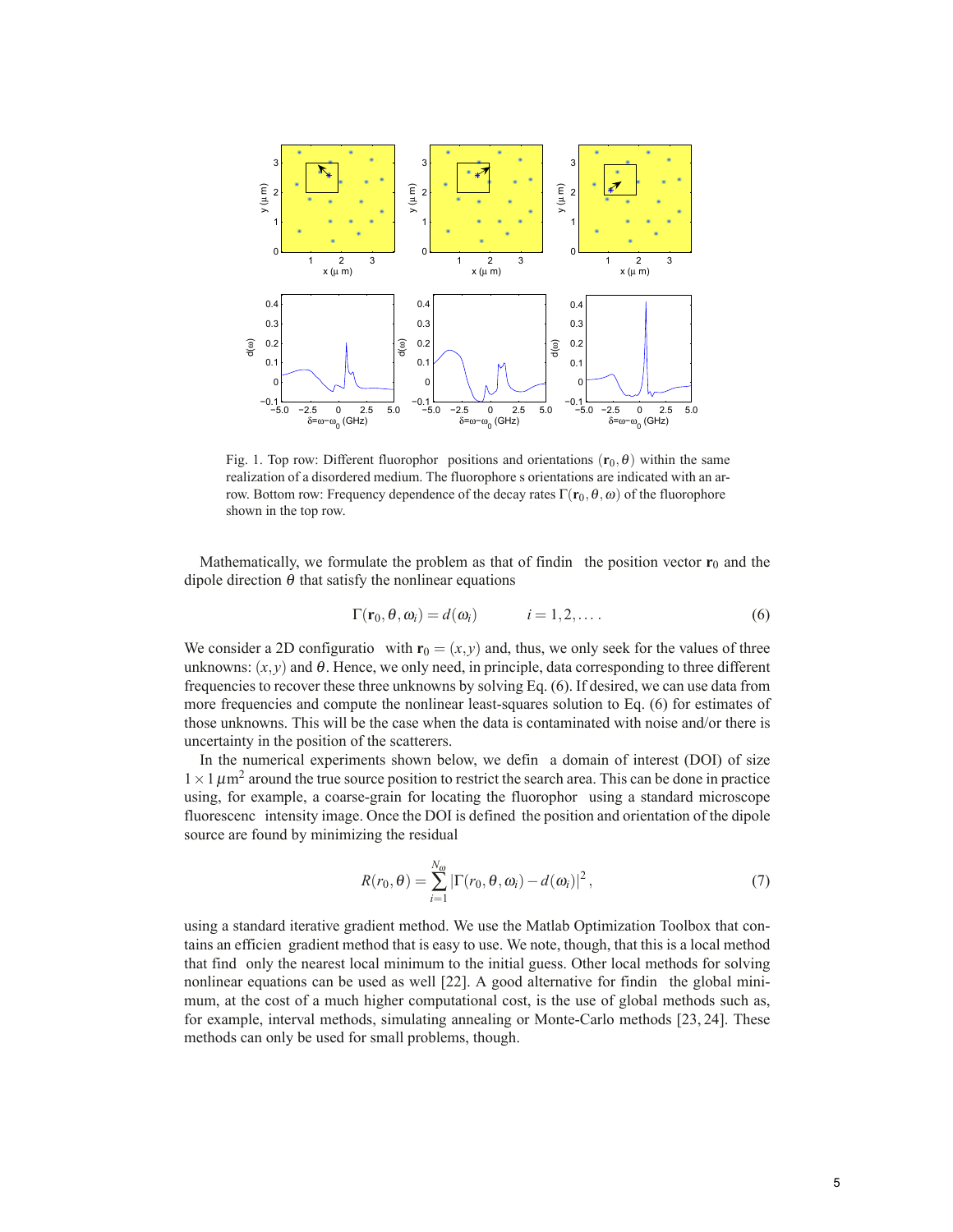

Fig. 2. Reconstructions of the source positions in the same disordered medium as in Fig. 1. We consider a  $1 \times 1 \mu m^2$  DOI (black square), and noiseless data from 3 frequencies. The scattering strength regimes are from left to right :  $(kl<sub>s</sub>)^{-1} = 0.18 - 0.23$ ,  $(kl<sub>s</sub>)^{-1} = 0.09 - 0.11$ , and  $(kl<sub>s</sub>)^{-1} = 0.01 - 0.02$ . The dipole source positions are shown by stars. The orientations are  $\theta_0 = 0$  rad (top row) and  $\theta_0 = \pi/2$  rad (bottom rows). The estimates of the source positions are shown by circles, and their orientations by arrows.

### *3.1. Noiseless data*

In the firs example we assume perfect data and exact knowledge of the positions of the  $M = 20$ scatterers, as well as their polarizability. We do not know neither the position nor the dipole orientation of the fluorophore

Since different ranges of frequency correspond to distinct regimes of interaction between the source and its environment, we investigate firs the best frequency range for which the solution to Eq. (6) is found more reliably. In Fig. 2, the scattering strength (*kls*)−<sup>1</sup> decreases from the left column to the right column. For each frequency range (or each scattering regime), we use synthetic data corresponding to only  $N_{\omega} = 3$  frequencies within that range of frequency. We keep the same  $3.7 \times 3.7 \mu m^2$  disordered medium in all the 6 experiments shown in the figure The positions of the scatterers are shown by dots and the real fluorophor position by a star. The estimated position of the fluorophor found by solving Eq. (6) is shown by a circle. The orientations of both, the real and reconstructed dipole source, are represented by arrows. As reported in [16], we observe that the realiability of the reconstruction deteriorates as the scattering strength decreases. While for  $(kl<sub>s</sub>)^{-1} = 0.18 - 0.23$  (left column) the estimates are very precised, for(*kls*)−<sup>1</sup> <sup>=</sup> <sup>0</sup>.01−0.02 the estimates are not as good. This is so because lifetime data is more sensitive to small changes in the position or orientation of the dipole source when its interaction with the environment is stronger and, hence, the global minimum of Eq. (7) is better defined When the interaction between the dipole source an the environment is weak, many positions and orientations of the dipole source give rise to nearly the same lifetime data.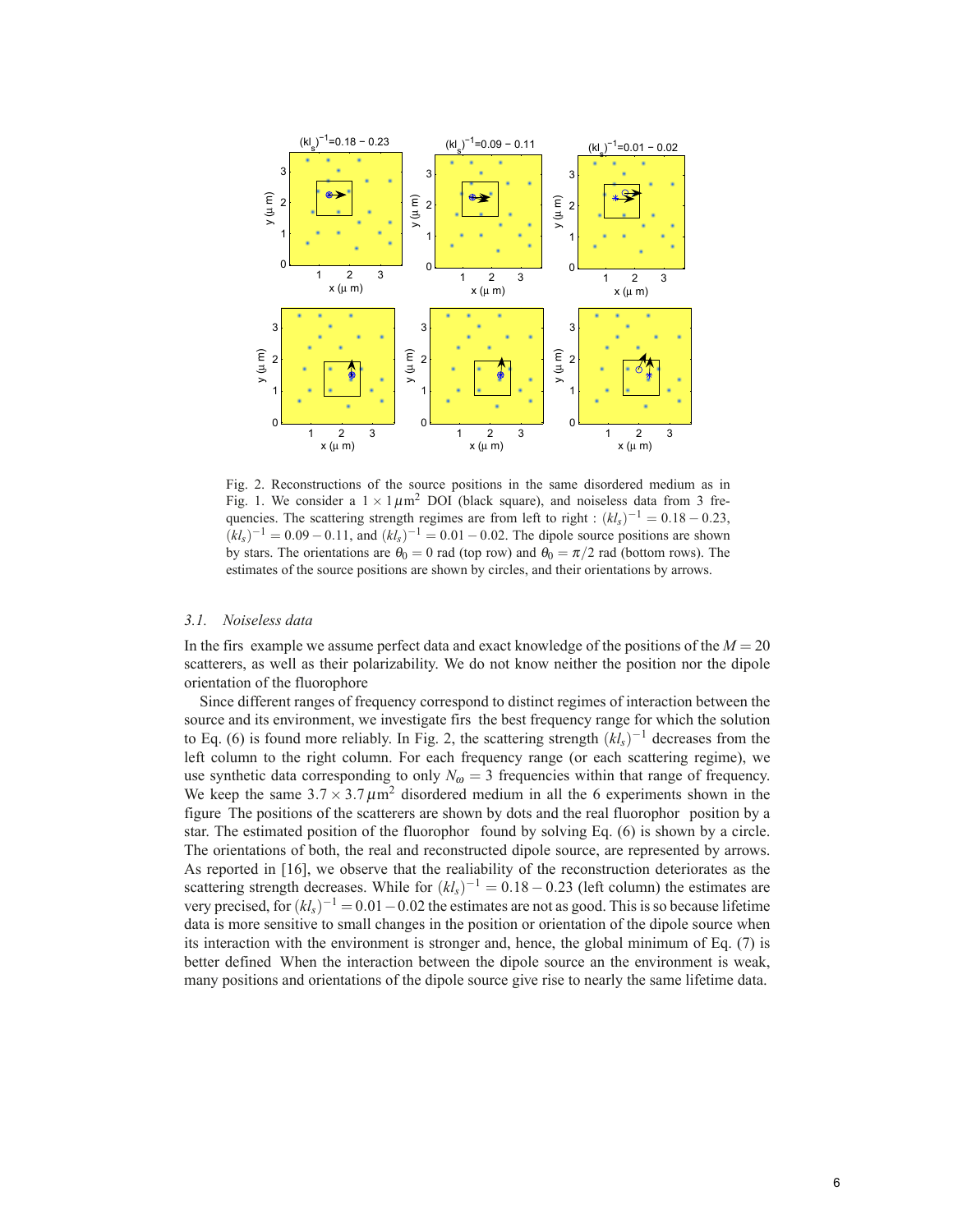

Fig. 3. Same as Fig. 2 but with data corrupted by noise. The noise levels (from left to right) are: 1%, 3% and 8%. The estimates of the source positions are shown by circles, and their orientations by arrows. The scattering strength regime is  $(kl<sub>s</sub>)^{-1} = 0.18 - 0.23$ .



Fig. 4. Reconstructions of the positions and orientations of dipole sources for different realizations of a disordered medium. We use data from 3 frequencies corrupted with 1% of additive noise. The scattering strength regime is  $(kl<sub>s</sub>)^{-1} = 0.18 - 0.23$ .

## *3.2. Noisy data*

In the next examples we investigate the robusteness of the proposed method to noise in the data. We still assume perfect knowledge of the positions of the scatterers and we use 3 frequencies within the range  $(\delta_1, \delta_2)$  = (1 GHz, 2 GHz), so the scattering regime is  $(kl_s)^{-1}$  = 0.18 – 0.23.

Figure 3 shows the results when the data is corrupted with 1% (left column), 3% (middle column) and 8% (right column) of additive gaussian noise. The positions and orientations of the sources are the same as in Fig. 2. The positions of the scatterers are represented by dots, and the positions of the real and recovered sources by a star and a circle, respectively. Their orientations are represented by arrows. As expected, the estimates of the source positions and orientations deteriorates with noise. We observe quite good estimates for noise below 3%, though.

Figure 4 displays results corresponding to more numerical experiments. We now consider different realizations of the disordered media. In all the cases, 1% of noise is added to the data. We observe that the estimates of the positions and orientations of the dipole sources are always quite good.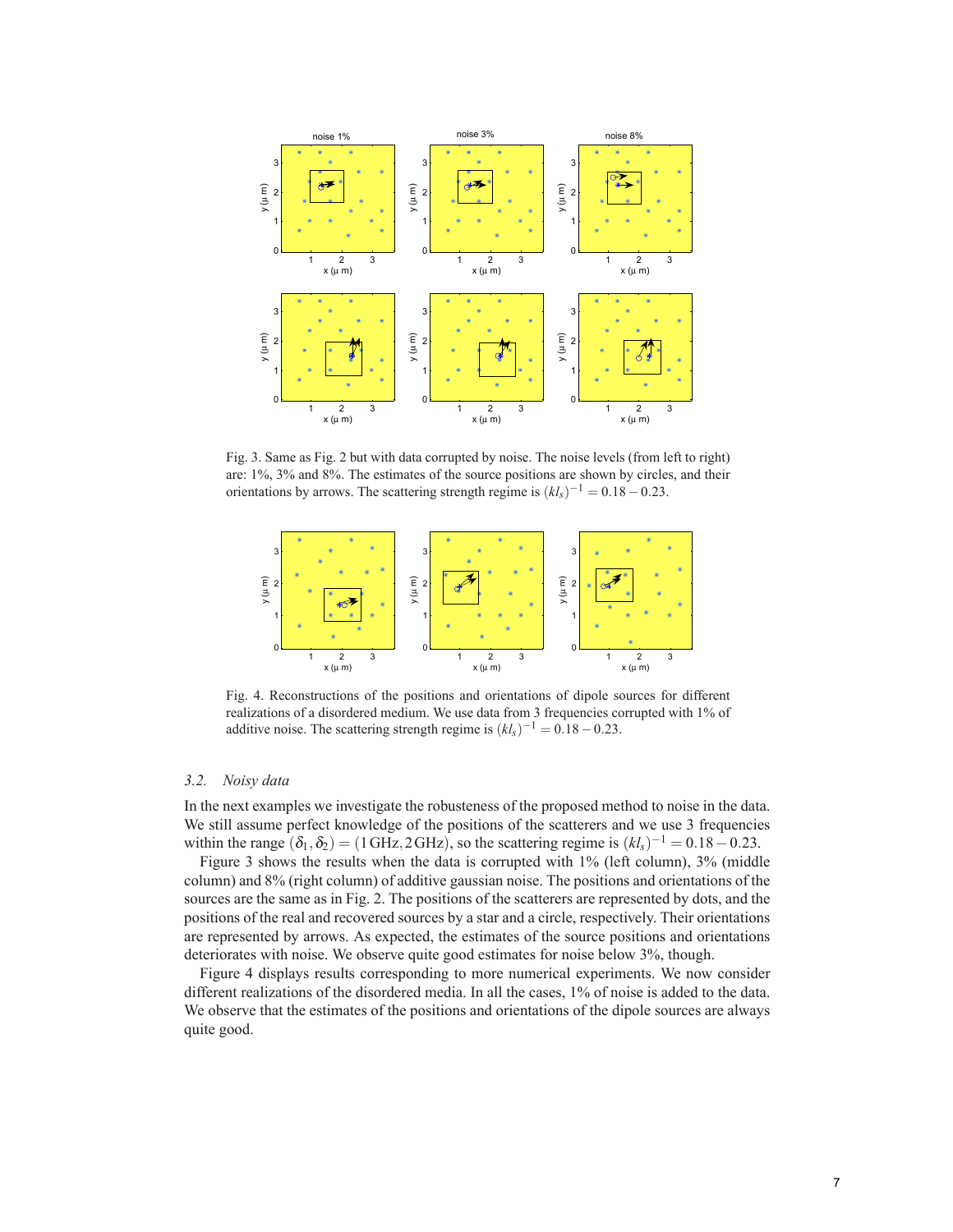

Fig. 5. Reconstructions of the same dipole sources as in Fig. 4, but with an uncertainty on the scatterers positions of  $\pm \lambda/8$ . We use data from 3 frequencies corrupted by 1% of noise. The scattering strength is  $(kl<sub>s</sub>)^{-1} = 0.18 - 0.23$ .

## *3.3. Uncertainty with respect to the scatterers positions*

In the previous examples we have assumed that the positions of the scatterers were known exactly. Under this assumption, the dipole source is localized and characterized correctly from lifetime data if the noise in the data is not too large. Next, we investigate the robustness of this method when the positions of the scatterers are not known exactly. We model this uncertainty by adding arbitrary random fluctuation around the true positions of the scatterers for the reconstructions.



Fig. 6. Same as Fig. 5, but using data from 9 frequencies. There is a  $\pm \lambda/8$  uncertainty on the scatterers positions and the data is corrupted with 1% of additive noise.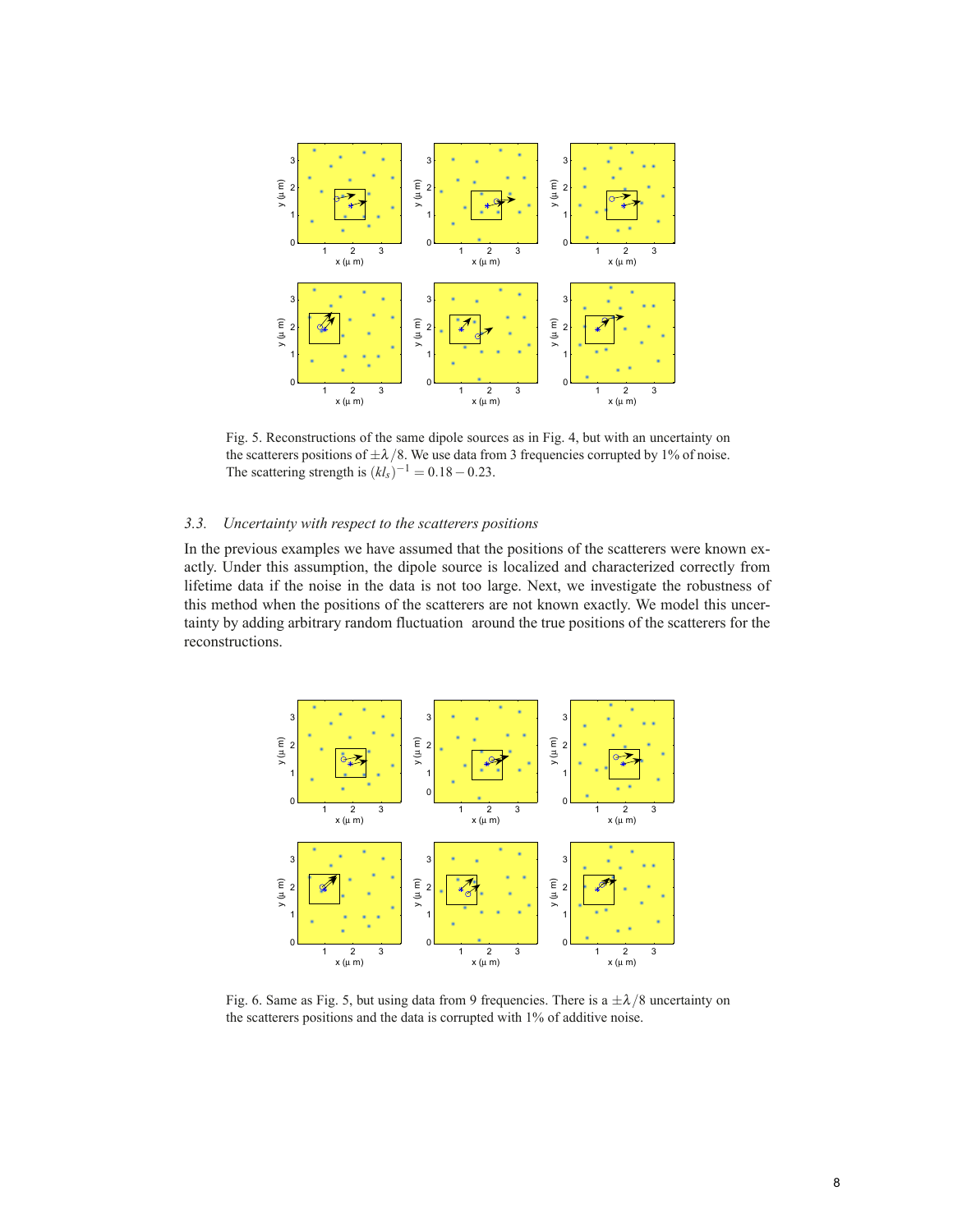

Fig. 7. Left panel: Reconstructions of a dipole source (shown by star) using 3 (circle) and 9 (diamond) frequencies. Middle and right panels: Residuals along the *x* and *y* axes, respectively. Dashed-dotted lines correspond to 3 frequencies, solid lines correspond to 9 frequencies. The data is corrupted with 1% of gaussian noise, and there is an uncertainty of  $\pm \lambda/8$  on the scatterers positions. The scattering strength is  $(kl<sub>s</sub>)^{-1} = 0.18 - 0.23$ .

In Fig. 5 we have assumed an uncertainty of  $\pm \lambda/8$  in the scatterer's positions. We still use data from 3 frequencies corrupted with 1% of gaussian noise. We now observe that in almost all the cases the estimates of the positions and orientations of the dipole sources are not satisfactory.

Figure 6 shows the results for the same examples as in Fig. 5 but using data from 9 frequencies within the range  $(\delta_1, \delta_2)$  = (1GHz, 2GHz), instead of only 3 frequencies. When data from more frequencies are used, the positions and orientations are better estimated. We note, however, that beyond a certain number of frequencies the values of the estimates do not improve anymore. In general, when enough frequencies are used the distances between the true and estimated positions are of the same order as the uncertainty on the scatterer's positions.

To better understand the role of the number of frequencies on the quality of the results, we show in the middle and right plots of Fig. 7 the *x* and *y* cross-sections of the residual  $\sum_{i}^{n} |\Gamma(r_0, \theta, \omega_i) - d(\omega_i)|^2$  when 3 frequencies (dot-dashed lines) and 9 frequencies (solid lines) are used. When 9 frequencies are used, we get a better define local minimum of the residual. In the left plot of Fig. 7 we show the results for 3 frequencies (circle) and 9 frequencies (diamond). The true position of the fluorophor is depicted by a star.



Fig. 8. Reconstructions of the same dipole sources as in Figs. 4 and 5, but using data from 9 frequencies (with 1% noise) and an uncertain on the scatterers positions of  $\pm \lambda/4$ .